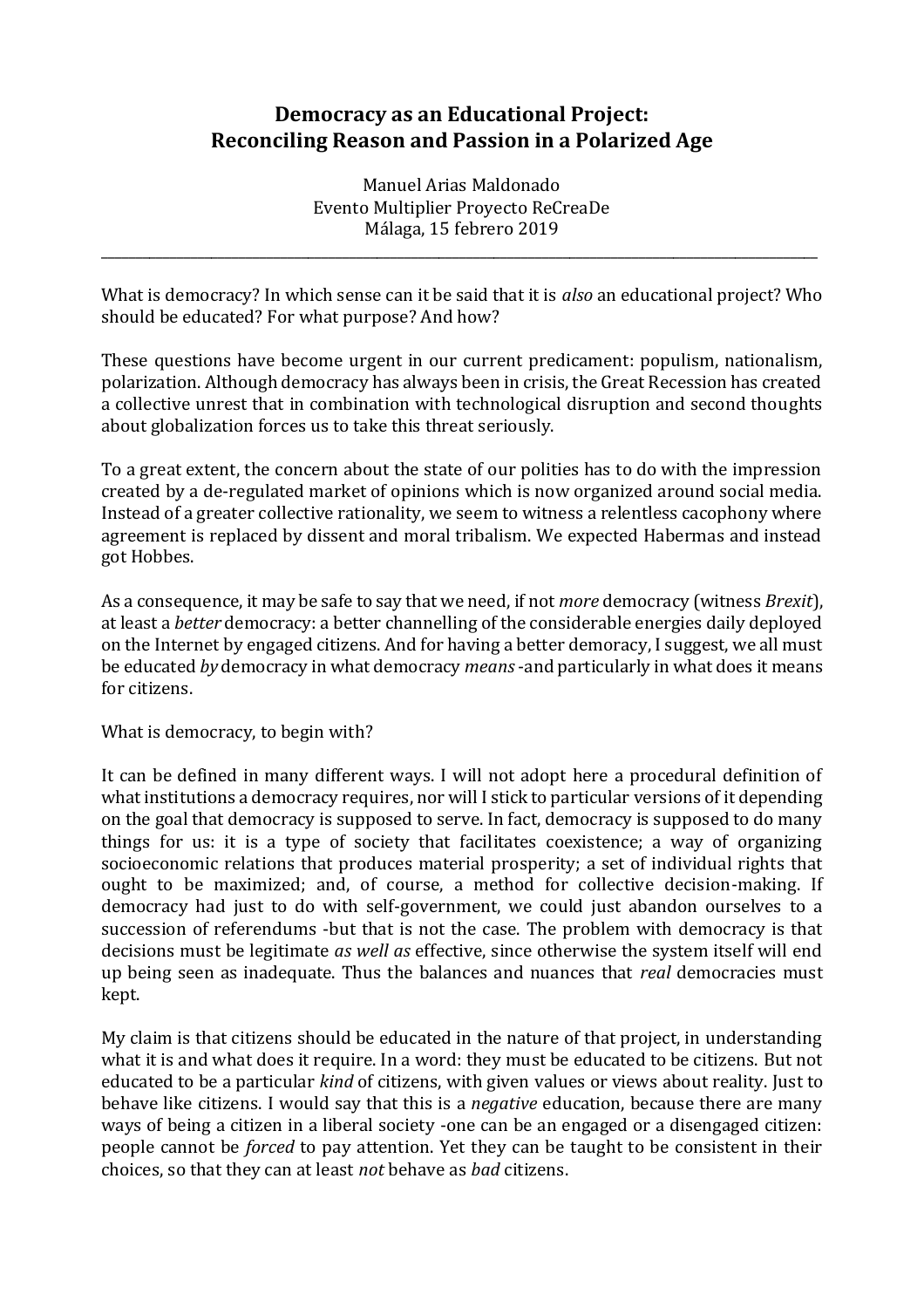Let me explain wyself with an example. John Rawls eloquently talked about the *fact of pluralism* a few decades ago. This pluralism, be it more or less substantive, has exploded with social media and the decay -at least in continental Europe- of mainstream parties, the old *Volksparteien* that «centered» their societies. But there is a paradox in pluralism: those who take part in political debate and defend their own views tend *not* to be pluralists. They are defending their views *as if* they were *the* truth -and they do it against other true believers. Pluralism is thus a quality of the system and not a quality of the actors, except for a reduced number of them who are aware of how slippery «truth» is. Such was Rorty's lesson: the democratic society is funded on the premise that there is no such thing as a permanent truth to be revealed, but a number of different truths that nobody should impose on others. A self-aware democratic citizen would know this and would keep this in mind when taking part in the democratic conversation. In a word: a better knowledge of the framework *improves* the framework.

Let's go back in time -to the early twentieth century. I am interested in the debate that took place between Walter Lippman, a skeptical democrat who mistrusted the judgement of the masses, and John Dewey, a pragmatist philosopher who defended democracy as a way of living.

Walter Lippman published as early as in 1922 *Public Opinion*, an influential book that tried to deal with the consequences of the expansion of voting rights in an increasingly complex, urbanized society. For Lippman, the social environment is too big and complex for individuals to make sense of it. The public can never fully understand the «buzzing, blooming confusion» of the world, for two main reasons: normally we do not devote much time to public affairs and events have to be compressed into short, simplistc messages by the media. Moreover, the key problem is that people take facts as what they perceive to be facts -he talked of a «pseudo-environment» created by the stereotipes we hold to: the images we have of people, things, events. He talks of «the pictures inside our heads». In other words, the pattern of stereotypes at the center of our codes largely determines what group of facts we see and under which light do we see them. Each person creates its own realities, whereas a person's view is normally shared with the members of her group. The upshot of this state of affairs, for Lippmann, is that modern society's complexity requires a shrinked democracy that gives a greater role to expert knowledge.

Dewey, albeit recognizing the strenght of Lippman's criticism, begged to differ. Against skeptics such as Lippmann, Dewey defended participatory democratic ideals by arguing that democracy is not just a form of government defined by the distribution of the franchise or majority rule. Instead, *what matters is how the majority is formed*. It is the case because democracy is a method of communal decision-making, of solving the common problems confronted by communities. For the individual, democracy means having a share in directing the activities of the group, but at the same time we each only become the individuals we are through our engagement in the institutions and practices of our society. We need education for this: Dewey's key concern is that teachers engage children in order to develop democratic habits of association and critical thought, while art enhances imaginative capacities *thus* providing greater unity and order.

Deriving from his idea of democratic inquiry: the pluralism and conflicts of the modern world mean that we need to view our intuitions about what is right, good, virtuous, and so on, as *hypotheses to be tested*. Against Lippman, Dewey points out that experts have their own biases and need correction from below. And, in order to address this problem, he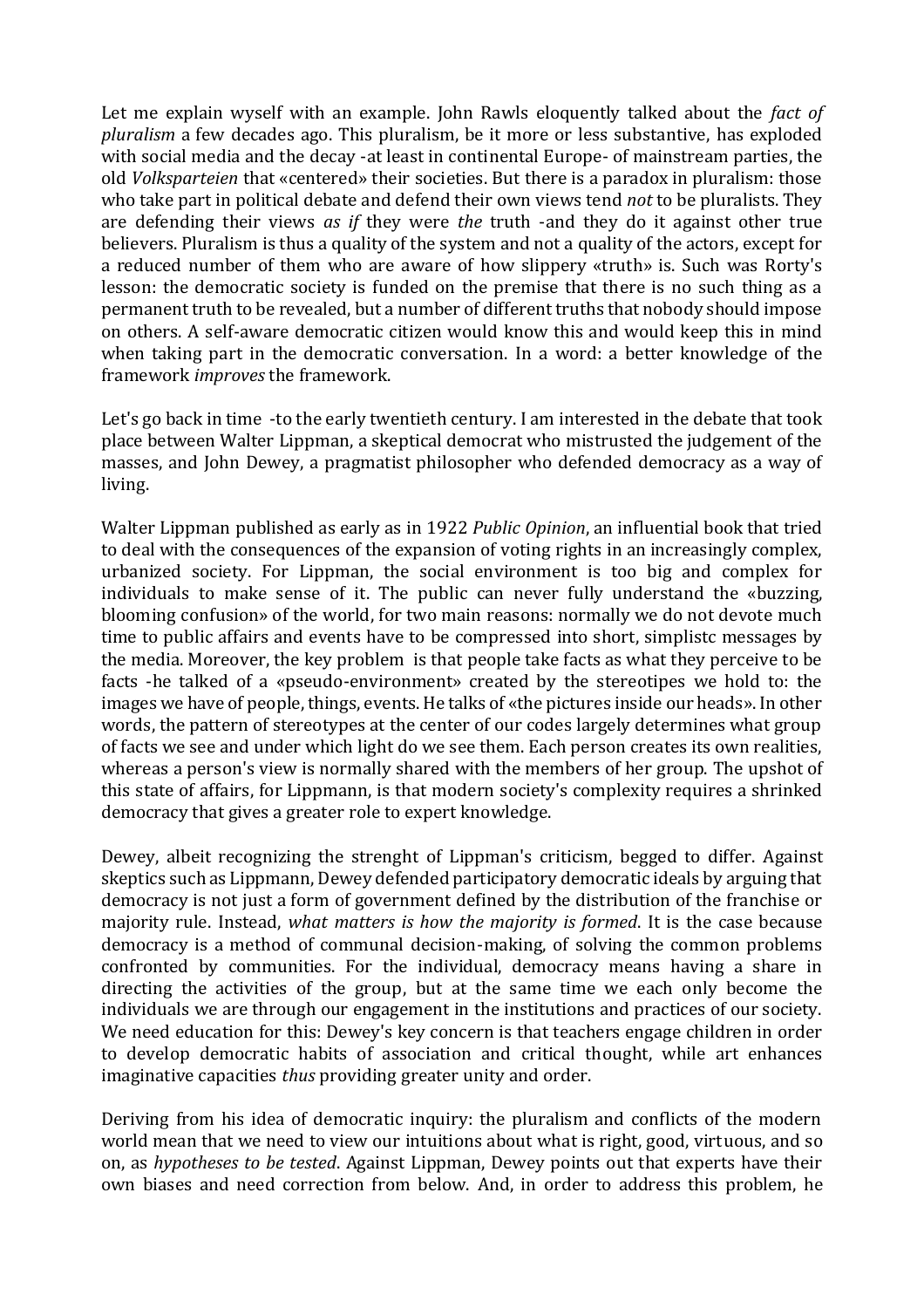argued that new kinds of public settings and new forms of communication needed to be devised in order to bring together experts and nonexperts around matters of shared concern. This involved treating the public sphere not as a single, unitary domain of social action taken from one point in society's ongoing development, but rather as a subject of ongoing democratic experimentation in which different publics arose in response to different problems over time.

Almost a century has happened and the experiment Dewey was asking for is taking place we are all simultaneously its participants and observers. I am alluding, naturally, to the public mass conversation that continuously unfolds in cyberspace -that which Castells has described as «mass self-communication». And while it would be tempting to say that it is a *failed* experiment, it would be fairer to claim instead that it has not provided the benefits that it was expected to provide. A great hope for the improvement of democracy has proven a false hope -the digital utopia has turned into a dystopia inhabited by trolls, liars, bots, fakes, and dogmatists. I would not like to give an impression of neither despair nor pessimism: social networks cannot help but being what they are and they are finer than normally thought. Yet it remains an uncontestable fact that the rise of social networks has coincided with the rise of populism, the return of nationalism, an increase in civil unrest, the spread of hate speech, and so forth. It is, to say the least, a disappointment -except for those who did not expect much in the first place.

Contemporary history, then, seems to support Lippmann's view over Dewey's. This is specially the case if we take into consideration the insights provided by social psychology and other disciplines involved in the *affective turn* experienced by the social sciences in the last fifteen years. In a nutshell: we have realized that human beings are less rational than we thought. We suffer from a number of rational biases, we are heavily influenced by our emotions, we try to align our beliefs from those of our group, we are prone to ex post rationalization of our prior beliefs, our very perception of political reality is affectively saturated, we are wired by natural evolution to prioritize loyalty to our group. There seems to be no such thing as a *cold* cognition -the latter would always be *hot*, i.e. influenced by our affects. And most of the time we do not even realize that this is happening, so that we appraise ourselves as well-informed and rational decision-makers. A remarkable example of this is the confirmation bias which, according to neuroscientists, produces a physiological effect -a pleasurable one- on us. Disagreeing, in sum, hurts -whereas agreeing is enjoyable. Affect theory portraits the individual as a post-sovereign subject.

In light of this, the need for a democratic education seems more pressing than ever. But what does this education consist of and who is going to provide it?

As for the first question, I would limit myself here to point out two basic features of democratic education -one regarding the individual as such and the other democracy as a collective enterprise.

1. Basically, the individual must understand himself, since self-understanding is a requirement for mutual understanding. This has traditionally been described as the quest for reflectivity -a citizen that is able to see himself from the outside, that takes a distancia towards himself. Of course, a key aspect of this reflectivity concerns the acknowledgement that we are not holders of truth but proponents of particular meanings and policies -just like others are. But this is not enough: the lessons provided by the affective turn must be taken seriously. But instead of assuming that autonomy -in the classical liberal sense- is an illusion,